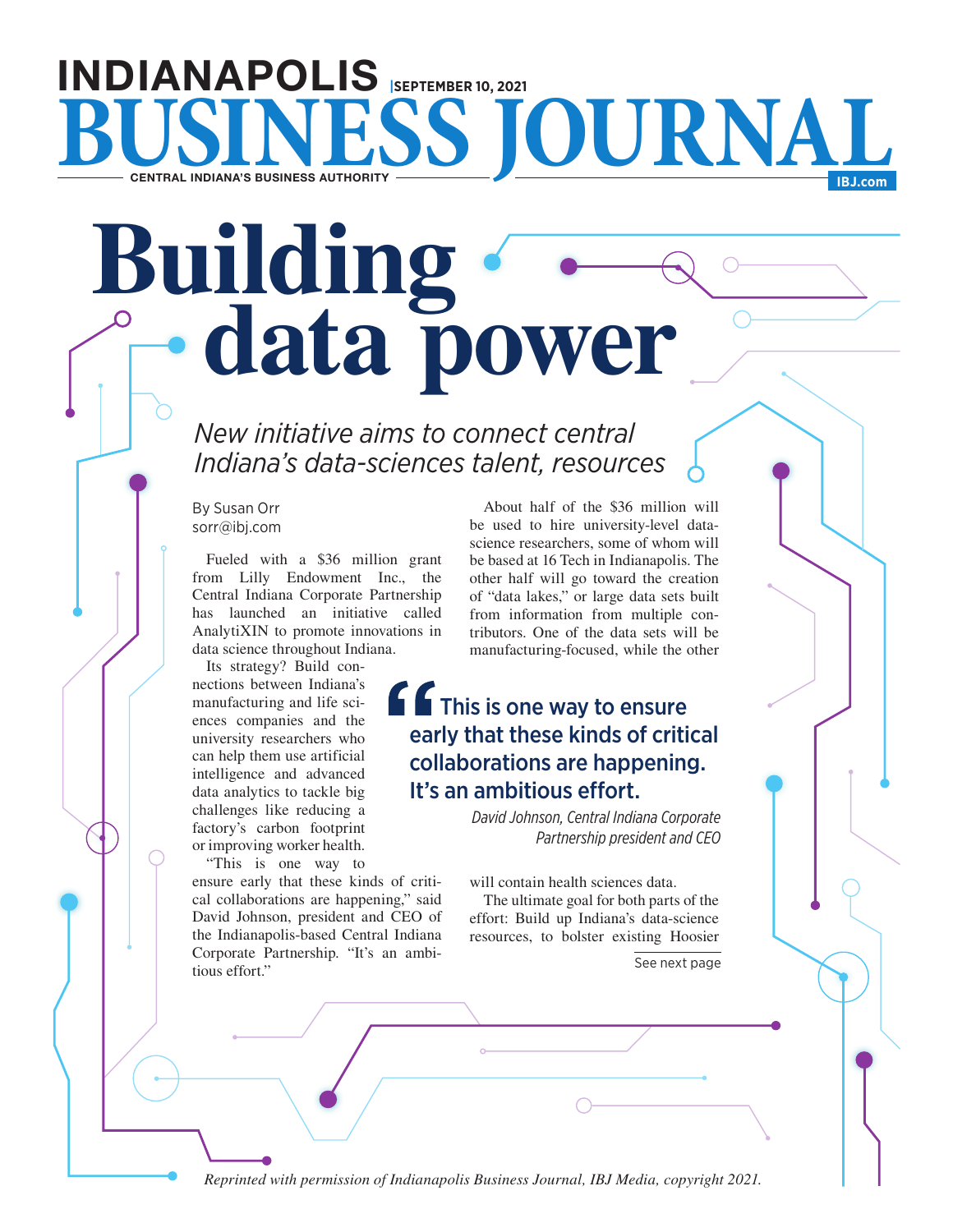### Continued from previous page

businesses and attract new activity in a fastdeveloping field.

"It makes a deliberate statement that this is a priority for us in Indianapolis," said Tatiana Foroud, executive associate dean for research affairs at the Indiana



*Foroud*

University School of Medicine.

The medical school is one of AnalytiXIN's three university partners, along with Purdue University and the University of Notre Dame.

### **Building data lakes**

Foroud is involved in the creation of the health sciences data lake. The value of a data lake, she said, is that it contains a large amount of data, ideally from multiple sources, that can reveal patterns and insights that might not be evident in a smaller pool.

As an example, she said, a data lake might include things like anonymized medical records, genomic data, and geographic and demographic patient information. Taken together, this data might reveal that patients who live in certain areas are prone to certain health problems, for instance, or that patients treated with specific types of medicine tend to have better health outcomes than others.

"Data lakes allow you to ask those questions and be more confident in the response," she added.

To date, Foroud said, Indiana University Health has committed to sharing some of its data, and her team is talking with both Anthem Inc. and Eli Lilly and Co. about contributing data as well. The team is also tackling a host of other issues, such as how to make the data both secure and accessible and how to structure it so people can find what they're looking for.

By the end of the year, Foroud said, the health-sciences project aims to have its data partnerships secured and to have identified the key health issues the data lake will focus on. Diabetes is one possible area of inquiry, she said.

The intent is to make the data lake available not just to AnalytiXIN partners but to others as well. Foroud said she thinks the health-sciences data lake could be of interest to a range of users both inside and outside Indiana, from tech companies and health care systems to life insurance companies.

## **AnalytiXIN**

Purpose: Advance innovation in data sciences, including artificial intelligence and advanced data analytics.

### Formed: September 2020

Headquarters: At 16 Tech, 1210 Waterway Blvd., for research, plus meetings, workshops or other events.

- Partners: Indiana University, Purdue University, University of Notre Dame, Eli Lilly and Co., Anthem Inc., Cummins Inc., Energy Systems Network, Indiana University Health, OneAmerica Financial Partners Inc., BioCrossroads, Central Indiana Corporate Partnership, Conexus Indiana
- Funding: \$36 million grant from the Lilly Endowment Inc., available over  $2-1/2$  years

### **Distribution**

- ◗ About half will pay researchers from IU, Purdue and Notre Dame, some of whom will be based at 16 Tech.
- Most of the remaining funding will be used to develop one data set focused on life sciences and another on manufacturing. Data will be available to AnalytiXIN partners and others.

Source: Central Indiana Corporate Partnership

"I think you're going to start seeing people line up" to access the data, she predicted.

The manufacturing-focused data lake will include data from Columbus-based engine-maker Cummins Inc. and several

other partners, said David L. Leach, executive director of analytics and artificial intelligence at Cummins. Leach declined to identify those other partners.

Cummins already uses data analysis and artificial intel-

ligence for its own proprietary projects, Leach said. The data lake will focus on information that can help solve industrywide challenges: how a manufacturer might reduce its carbon footprint, improve workers' health and safety or beef up cybersecurity.

*Leach*

"The more data, and the more diverse data, you get, the more powerful it is," Leach said.

The goal is to have at least an initial version of the manufacturing data lake available by the end of the year, he said.

Nitesh Chawla, the Frank M. Freimann professor of computer science and engineering at Notre Dame, predicted that the data lakes will become a "state treasure" for Indiana. "This will really accelerate discovery and invention of new AI data methods."



*Chawla*

"We are excited about what this opportunity means for the state of Indiana," said Chawla, who is also founding director of the university's Lucy Family Institute for Data and Society.

### **Collaboration**

Notre Dame plans to recruit faculty members from various disciplines as part of the AnalytiXIN effort. Those disciplines, Chawla said, could include data-driven manufacturing, analytics and cybersecurity, as well as a social scientist who studies the future of work.

Notre Dame, and the two other universities, will match the Lilly Endowment funding to pay the researchers' salaries, Chawla said, with the idea that the university would pick up the full cost at the end of the grant cycle.

At least one of the Notre Dame professors will be based in Indianapolis full time, he said. The university will also create a way for existing faculty members and students to participate, perhaps establishing Indianapolis-based student research projects or internships.

Johnson, the CICP executive, said AnalytiXIN had its origins in a handful of separate conversations he had several

years ago with CEOs in various industries. The executives all said they had to look outside the area for data-sciences research and development resources because they couldn't find the necessary expertise in central Indiana, Johnson recalled.



*Johnson*

From these conversations, he said, he grew concerned that locally based companies might start to "hollow out" if some of their highest-value activities moved elsewhere.

Indiana has some great universities working in the fields of data science,